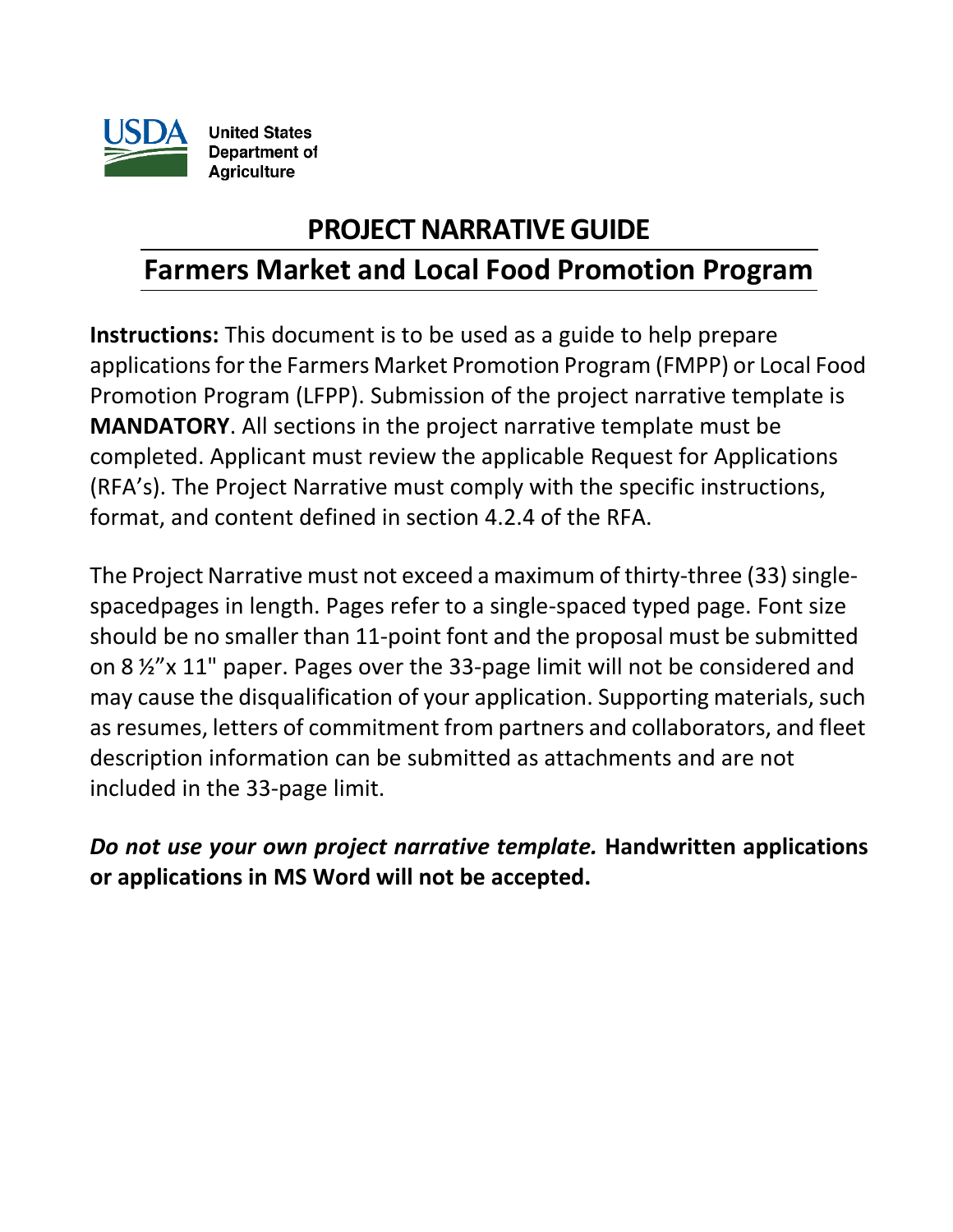#### **1. Applicant Organization**

This section must be the same as Box 8 of the SF-424. This represents the legal name and information of the organization applying for the grant. Awards are made to organizations, institutions, or companies and not to individuals. Applicants must meet the eligibility requirements as described in section 3.0 of the RFA to receive an award.

#### **2. Authorized Organization Representative (AOR)**

This section must match Box 21 of the SF-424. The AOR is the individual who is authorized to sign any document on behalf of the organization. This is the member of the organization that authorizes the submission of the application to Grants.gov on behalf of a company organization or institution. It is highly recommended that the AOR be different from the project coordinator or person designated by the organization to direct the project or activities being supported by the grant.

#### **3. Applicant Entity Type**

Select the entity type that best represents the applicant organization. Section 3.1 of the RFA describes each entity type. If your organization is a State Agency with a Regional Farmers Market Authority, you must provide the regulatory statute(s) that identify your organization as that entity type.

#### **4. Project Activity Category**

Select all the activity categories that apply to the activities you are proposing for your project. If an activity is not listed, you may add it under other.

#### **5. Project Title**

Provide a descriptive title. This section must match Box 15 of the SF-424. A good project title summarizes the main idea(s) of your project. The title should be concise and clearly describe the content and purpose of your project. If selected for funding, the title of your project and the executive summary will be made publicly available on our website. The title should be limited to 200 characters.

#### **6. Grant Application Project Type**

Only one project type must be selected. Applicants must review section 1.3 of the respective RFA (FMPP or LFPP) to understand the difference between the two program components and their respective project types. Also, you can review the Frequently Asked Questions [\(FAQs\)](https://www.ams.usda.gov/sites/default/files/media/FMLFPPFAQs.pdf) document for more information. In the circumstance that a project has activities thatfit both programs, the applicant should select the program and project type for which they will be conducting the majority of the activities.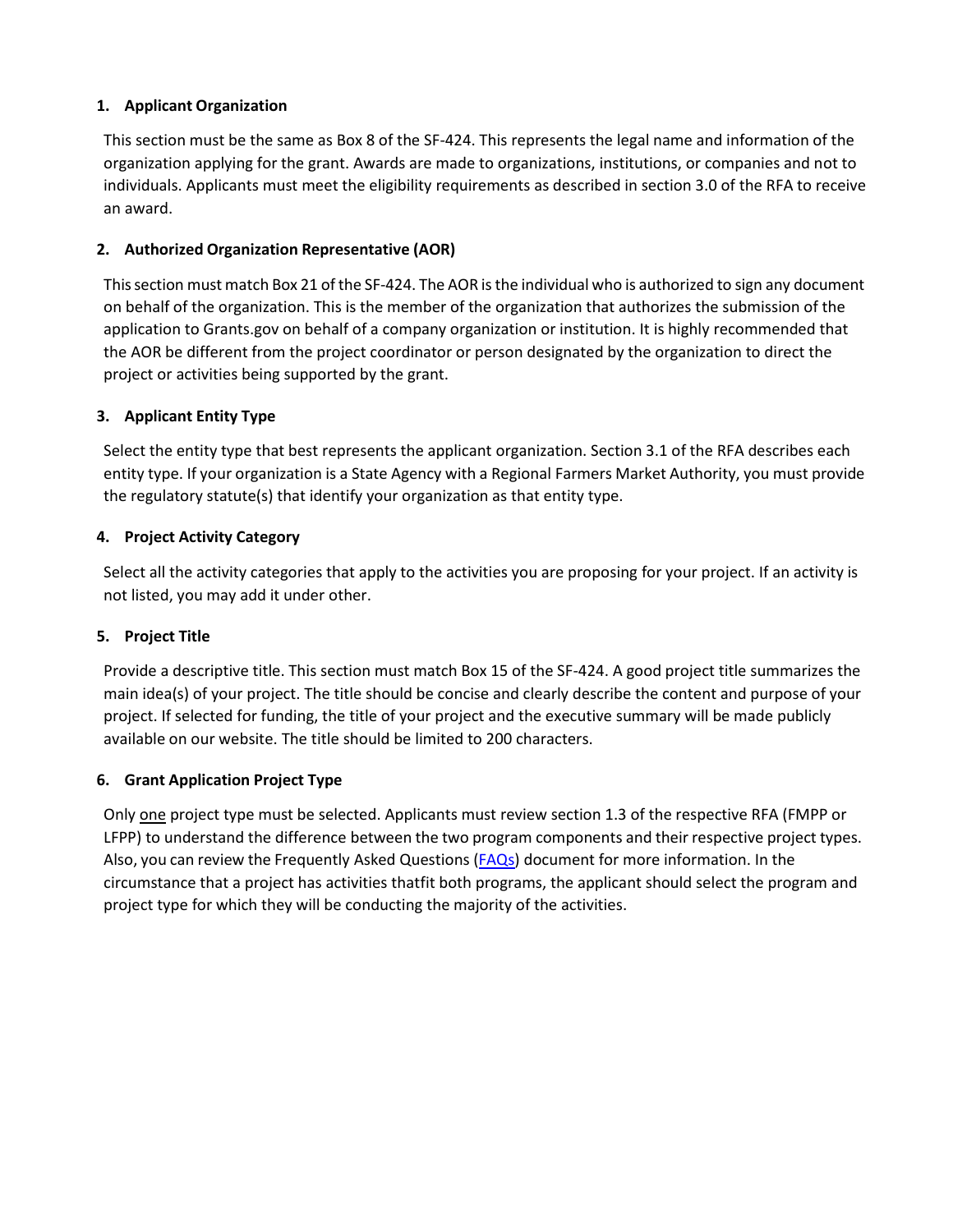#### **7. Requested FMLFPP Funds**

This section must match Line 18a of the SF-424. This is the amount of total federal funds the applicant is requesting. The amount of funds requested must not be less than the minimum amount or exceed the maximum award amount. See section 2.4 on the RFA.

#### **8. Matching Funds**

This section must match Line 18b of the SF-424. This is the amount of funds the applicant is required to contribute as a condition for receiving an award. The match amount must be calculated based on the overall percentage of the total federal portion of the grant. See section 3.4 on the RFA for more information on the required cost-sharing or match. The match can be in the form of cash or in-kind contribution. If match contribution exceeds the required amount applicants will be voluntarily committing to it. The excess amount will need to be documented and provided if the project is awarded. Review the Frequently Ask Questions [\(FAQs\)](https://www.ams.usda.gov/sites/default/files/media/FMLFPPFAQs.pdf) document for more information.

Applicants must provide match or cost sharing in an amount equal to 25% of the total federal portion of the grant. Please see RFA for more details.

#### **9. Does the proposal address a Priority Area as described in Section 1.4 of the RFA?**

Please review section 1.4 of the RFA's. If requesting low income/low food access priority consideration answer "Yes". If not, answer "No".

#### **10. Project Implementation Physical Address**

Enter up to three addresses where this project will be implemented. Priority consideration is given to applicants that are implementing a project in low income/low food access areas. To confirm this, applicants must include the census tract for the location (s) they are implementing the project. Follow the instruction below to find if a project implementation location falls in a low income, low food access area.

- 1. Open the Food Access Research Atlas: [http://www.ers.usda.gov/data-products/food-access-research](https://gcc02.safelinks.protection.outlook.com/?url=http%3A%2F%2Fwww.ers.usda.gov%2Fdata-products%2Ffood-access-research-atlas.aspx&data=04%7C01%7C%7C5bf32c3524924c035b4a08d8c96d977b%7Ced5b36e701ee4ebc867ee03cfa0d4697%7C0%7C0%7C637480819819219658%7CUnknown%7CTWFpbGZsb3d8eyJWIjoiMC4wLjAwMDAiLCJQIjoiV2luMzIiLCJBTiI6Ik1haWwiLCJXVCI6Mn0%3D%7C1000&sdata=1TkgRhosIWhVEDQPr8lJZdimYs7Fr5sqZOR0WF4Y34M%3D&reserved=0)[atlas.aspx.](https://gcc02.safelinks.protection.outlook.com/?url=http%3A%2F%2Fwww.ers.usda.gov%2Fdata-products%2Ffood-access-research-atlas.aspx&data=04%7C01%7C%7C5bf32c3524924c035b4a08d8c96d977b%7Ced5b36e701ee4ebc867ee03cfa0d4697%7C0%7C0%7C637480819819219658%7CUnknown%7CTWFpbGZsb3d8eyJWIjoiMC4wLjAwMDAiLCJQIjoiV2luMzIiLCJBTiI6Ik1haWwiLCJXVCI6Mn0%3D%7C1000&sdata=1TkgRhosIWhVEDQPr8lJZdimYs7Fr5sqZOR0WF4Y34M%3D&reserved=0)
- 2. Enter the address (es) where project activities would occur.
- 3. Zoom in on the map to identify your community. Clicking on your targeted area will produce the census tract and additional information about the locale. In the example below, the dark green area qualifies as low income and low access, and the census tract would be 35047957600.
- 4. If the pop-up window shows "yes" as being low income, low access at any of the four levels, select "yes" in item #9 on the Project Narrative. If not, select "No".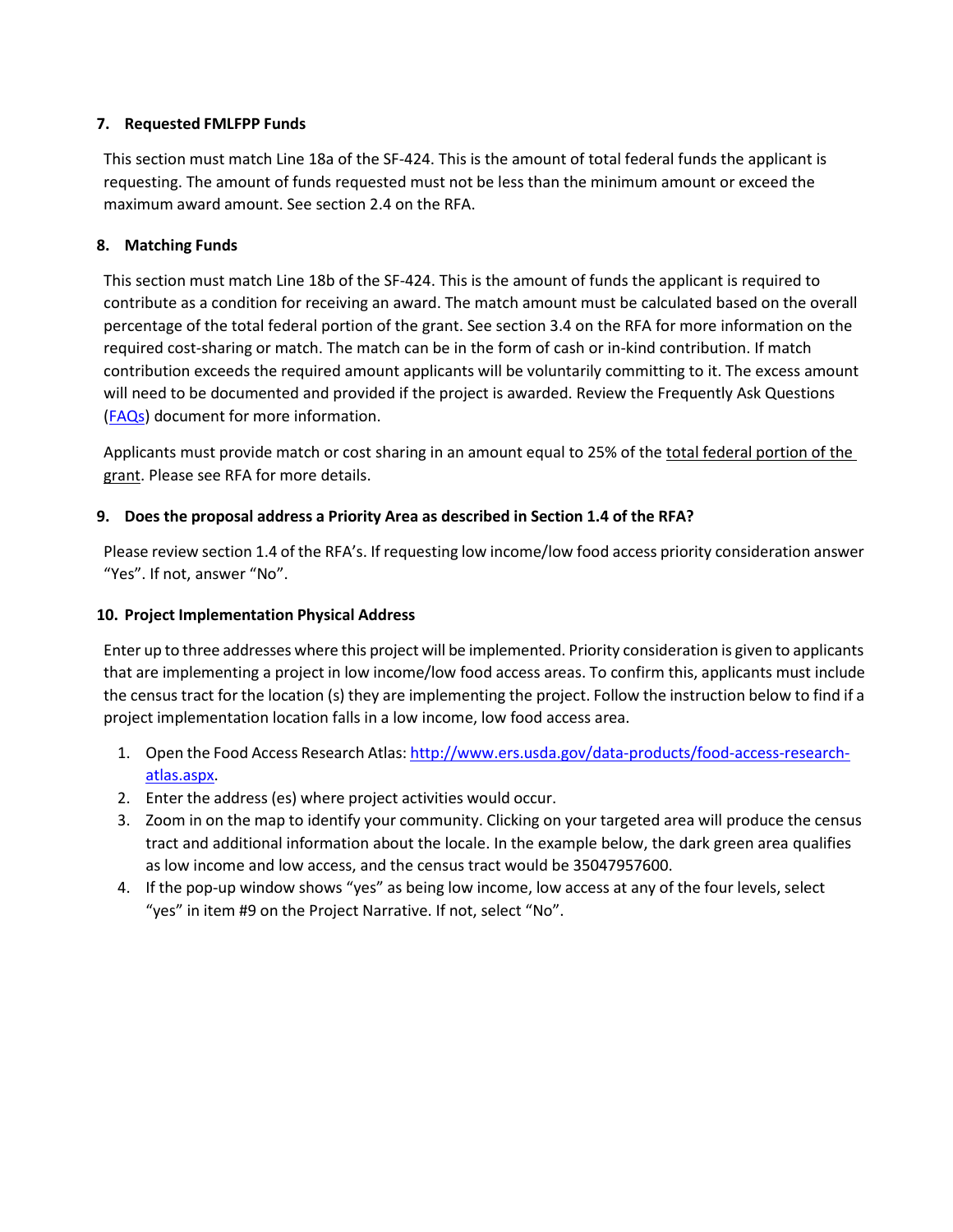

# **EXECUTIVE SUMMARY**

The executive summary is the first impression of the project. It is the opportunity to capture the reviewer's attention. It must describe the project's needs, purpose, goals, and expected outcomes. The executive summary must: 1) be no more than 250 words 2) be written in plain language for the general public to understand and 3) use sentences; no bullets 4) briefly describe intended beneficiaries 5) briefly describe any subaward. We recommend writing the summary after the rest of the proposal has been completed or close to being done. The executive summary will be published on our website for public view. This summary should be the same as the one provided on the Project Abstract Summary form.

# **ALIGNMENT AND INTENT**

Clearly and concisely describe the specific issue, problem, or need that the project will address in relation to thegrant program Statutory Language found in section 1 of the RFA. Answering this question should justify the project's objectives and approach, and not just provide the associated statistics. You must articulate the reason behind the selected local or regional food system development effort. The project must demonstrate how it will develop, coordinate, and expand market opportunities. This section should align with the activities described inthe work plan, technical merit section.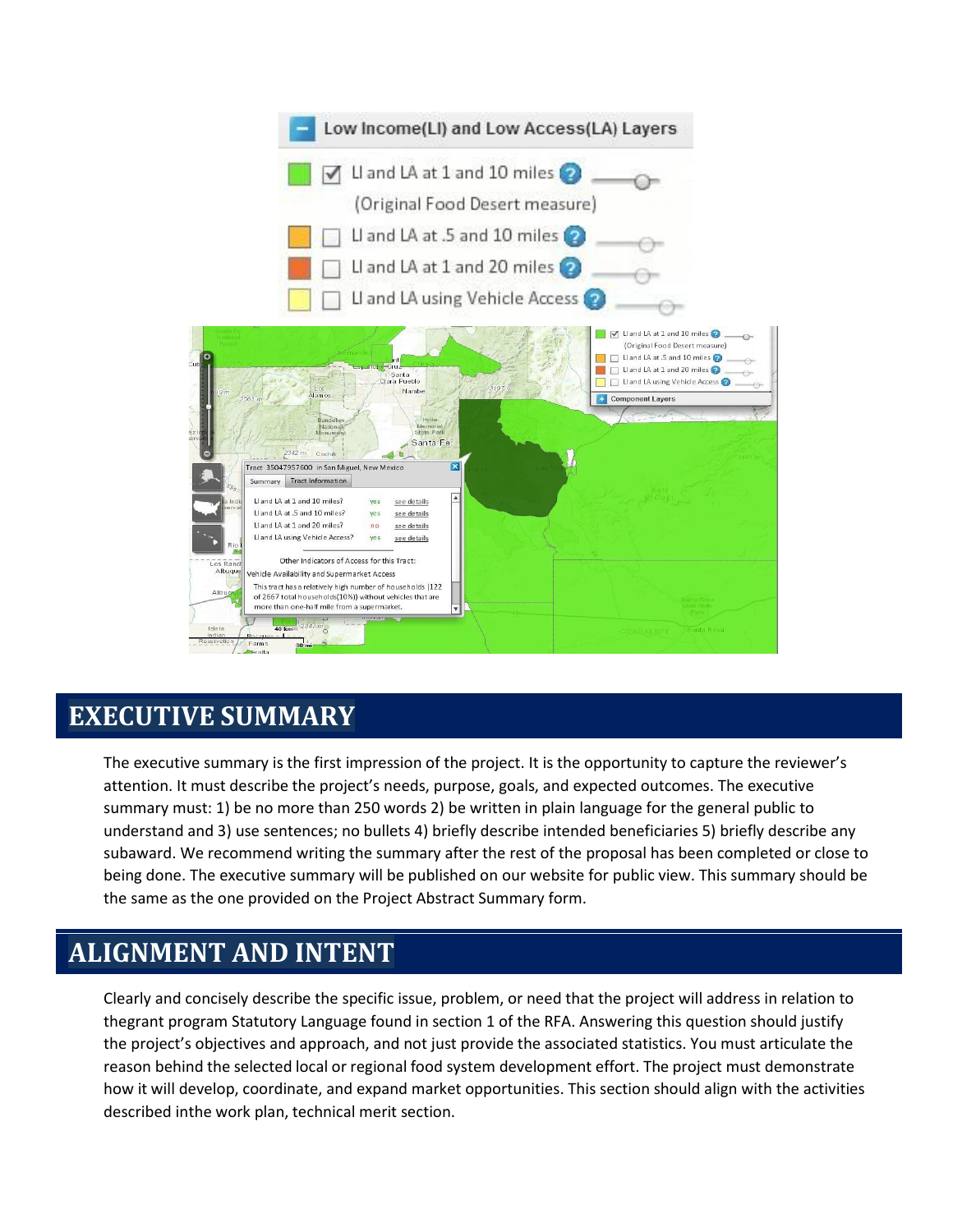The objectives must address the issue(s), problem(s), or need(s) mentioned above and related to the project's approach and work plan. The objectives should be realistic and clearly describe what your organization hopes to accomplish with the project. Applicants can add additional objectives as necessary. The number of objectivesmust be realistic for the length of the grant period.

Applicants must include a detailed description of how the proposed project will address the needs and concerns of the community they plan on impacting. This section should include all groups and individuals that your project is targeting, including those from underserved communities.

Specifically, the project should focus on the benefits to farm and ranch operations serving local markets.

# **TECHNICAL MERIT**

## Work Plan

Describe the activities and timeline associated with each project objective mentioned in the Alignment and Intent section. Include the following information:

A timeline for each planned activity and major output including the anticipated date of completion; how and where the activities will take place; required resources; milestone(s) for assessing progress and success; who isresponsible for completing the activity, including collaborative arrangements or subcontractors; if conducting training and technical assistance, how participants will be recruited and how you will help guide program development and delivery.

Applicants must complete the work plan table to fully describe how the scope of the work will be implemented to achieve the objectives and outcomes. DO NOT make any modifications to the table other than adjusting columns to fit your text (e.g., removing questions, changing orientation). The activities listed must clearly describe what you are trying to do. The anticipated completion dates must be within the period of performanceof your project (within 3-years or 2 years for LFPP planning grants). The individuals who will perform the activities must be listed as part of the key staff.

Have you received a past FMPP or LFPP grant award?

☐ Yes ☐ No

Have you submitted this project to another federal grant program?

☐ Yes ☐ No

Are you a current Regional Food System Partnership (RFSP) recipient?

### ☐ Yes ☐ No

If your answer is yes to any of the above questions, provide the information in the appropriate table. Provide AMS agreement number for grants received in the past five (5) years. Describe how the project is/was differentfrom previous grants or how it supplements the proposed activities; and the results of the current project (if applicable). Include lessons learned, what can be improved, and how these lessons and improvements will be incorporated into this application to meet program goals effectively and successfully. Projects that are duplicates of a previous grant will not be selected for funding.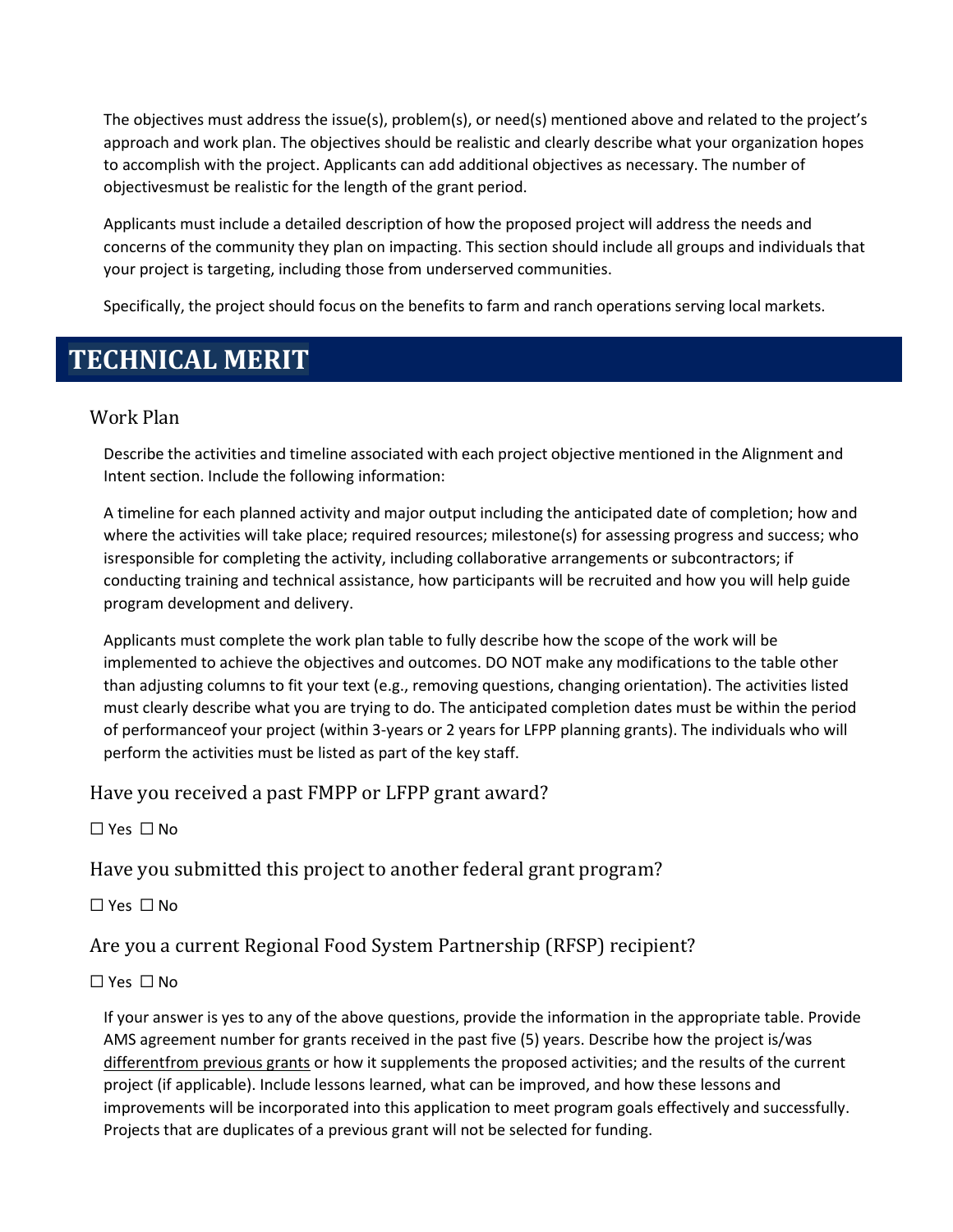# **ACHIEVABILITY**

Applicants must complete all applicable project Outcomes and Indicators with baseline and/or estimated but realistic target numbers. If an outcome indicator does not apply, check N/A (Not Applicable).

## Outcome Indicator Measurement

For each completed outcome indicator, describe how you derived the numbers, how you intend to measure and achieve each relevant outcome and indicator, and any potential challenges you foresee to achieving the estimated targets and action steps for addressing them.

Please refer to the FMLFP[P Performance Measures](https://www.ams.usda.gov/sites/default/files/media/FMLFPP_PerformanceMeasuresDataCollectionGuide.pdf) Data Collection Guide for information on how to collect data on the outcomes and indicators. On outcome #7, applicants must identify their unique outcome and indicator that is not covered in previous outcomes. Outcome #7 must be an allowable activity, applicable to the project, measurable and achievable. Applicants selected for funding will be required to provide updates on the target numbers as their project progresses. Outcome and indicators data are used to evaluate overall program impact.

### Potential Adaptation of Project by Others

Discuss if and how this project can be adapted to other regions, communities, and/or agricultural systems. Describe what benefits and actions others may take in response to the expected project results.

### Dissemination of Project Results

Describe how the project's results (positive and negative) will be shared with similar organizations, stakeholders, and others that may be interested in the project's results or implementing a similar project. Describe the planned method(s) and formats that will be used (in-person, electronically, etc.).

# **EXPERTISE AND PARTNERS**

## Key Staff (Applicant Personnel and External Partner/Collaborators)

List all key project staff, including applicant personnel and external project partners and collaborators (see section 3.2 in the RFA for definitions) that comprise the Project Team, their role in the project, their relevant experience, qualifications, expertise, and past successes in developing and operating projects similar to those to be conducted under this project. Applicant must include Letters of Commitment from Partner and Collaborator Organizations to demonstrate the commitment and support the information (see section 4.2.6 in the RFA).

## Project Management Plan

Describe the management plan for coordination, communication, and data sharing and reporting among members of the Project Team and stakeholder groups, including both internal applicant personnel **and** external partners and collaborators. Applicants should include a clear delineation of the roles and responsibilities of project staff, consultants, and partner organizations, and how they will contribute to achieving the project's objectives and outcomes. It should describe who would have day-to-day responsibility for key tasks such as: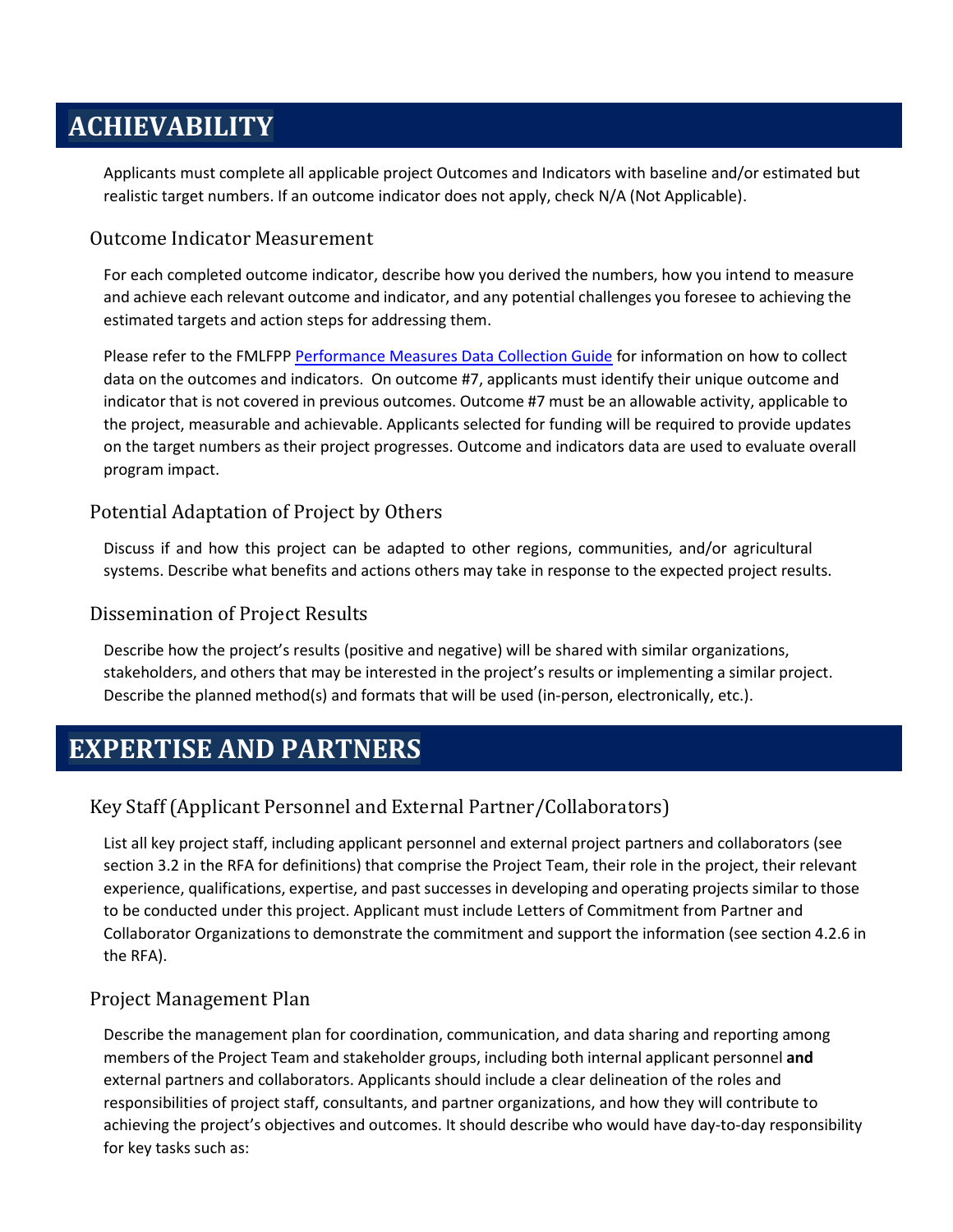leadership of the project; monitoring the project's ongoing progress, preparation of reports; communications with other partners. It should also describe the approach that will be used to monitor and track progress on the project's tasks and objectives.

## Project Sustainability

Describe how the project, and its partnerships and collaborations, will be sustained beyond the project's periodof performance (without grant funds). Applicants should include a detailed discussion of the applicant's ability to continue efforts to impact the local food community. This could include but is not limited to, continued collaboration with partners, the implementation of new practices, and commitment to continue to identify andaddress issues in the community.

# **FISCAL PLAN AND RESOURCES**

Applicants must complete the Budget and Justification. Evidence of critical infrastructure (see section 4.2.7 in the RFA) is required if a project is dependent on land, infrastructure, building permits, facilities not already secured, or other resources that are essential for the execution of the proposed project activities.

Applicants are required to submit the SF-424A Budget information For Non-Construction Programs form along with completing the budget section of the project narrative. The cost categories should be the same on both documents.

# **BUDGET AND JUSTIFICATION**

The budget must show the total cost for the project and describe how category costs listed in the budget are derived. The budget justification must provide **enough detail** for reviewers to easily understand how costs weredetermined and how they relate to the project objectives and expected outcomes. The budget must show a relationship between work planned and performed to the costs incurred.

Refer to RFA Section 4.6.4 Allowable and Unallowable Co[s](#page-7-0)ts<sup>1</sup> and Activities for more information on allowable and unallowable expenses.

Applicants must account for both federal funds and cost share or match and specify the amounts for each category. The cost-share or match amounts listed in the table must match the amounts described in the matching fund letters. The total costs on the budget summary table must match the subtotals on each table below and items 7 (Requested FMLFPP Funds) and 8 (Matching funds) on the project narrative.

| EXAMPLES OF SPECIFIC ANOWANIC AND ONGHOWANIC COSTS<br><b>Allowable</b> | <b>Unallowable</b>                                 |
|------------------------------------------------------------------------|----------------------------------------------------|
|                                                                        |                                                    |
| Rental cost of building space                                          | <b>Building and construction</b>                   |
| Food for display, tastings, or cooking demos                           | Contribution/ Donations (e.g., purchase of food    |
|                                                                        | to donate or resale)                               |
|                                                                        |                                                    |
| Marketing and advertising/promotion (to promote                        | Development of advisory councils                   |
| products but not the image of an organization)                         |                                                    |
| Special purpose equipment (maximum of \$6,500 for                      | Production related cost (e.g., farming, gardening, |
| food safety equipment)                                                 | farm tools and supplies, production training)      |

#### **Examples of Specific Allowable and Unallowable Costs**

<sup>&</sup>lt;sup>1</sup> All costs must be allowable (2 CFR [200.403\),](https://ecfr.gov/cgi-bin/text-idx?SID=22e61acdd57c3b269b9338ce66f4b8db&mc=true&node=se2.1.200_1403&rgn=div8) allocable (2 CFR [200.405\),](https://ecfr.gov/cgi-bin/text-idx?SID=22e61acdd57c3b269b9338ce66f4b8db&mc=true&node=se2.1.200_1405&rgn=div8) necessary and reasonable (2 CFR [200.404\).](https://ecfr.gov/cgi-bin/text-idx?SID=22e61acdd57c3b269b9338ce66f4b8db&mc=true&node=se2.1.200_1404&rgn=div8)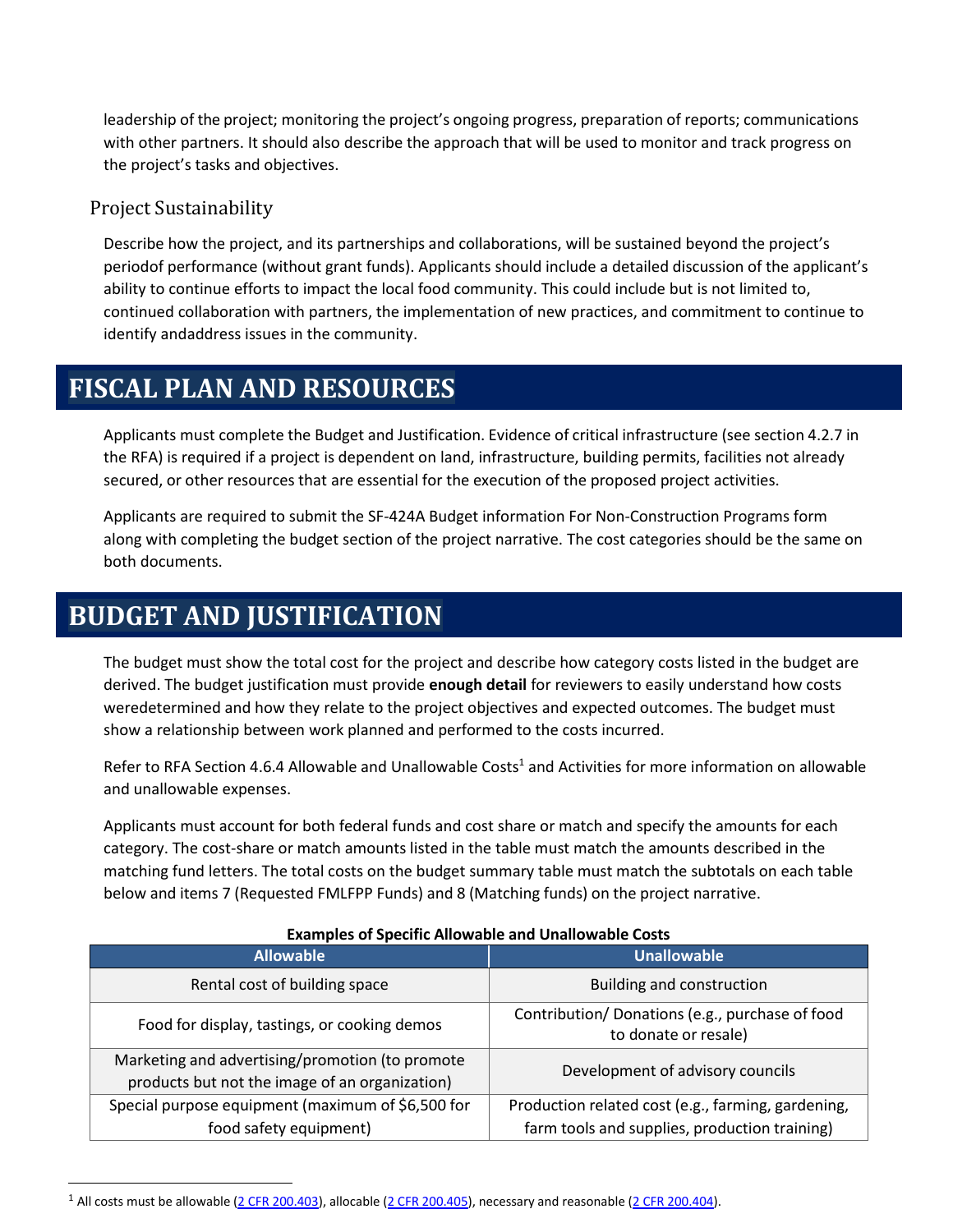<span id="page-7-0"></span>

| <b>Allowable</b>                                     | <b>Unallowable</b>                   |
|------------------------------------------------------|--------------------------------------|
| Entertainment (as long as it is directly related and |                                      |
| reasonable to the planned project activities and to  | <b>Fundraising activities</b>        |
| meet the program purpose)                            |                                      |
| Food Assistance Programs (SNAP, WIC)                 | Food Assistance Programs (SNAP, WIC) |
| advertising/promotion                                | enrollment/expansion                 |

## Personnel

List each person from the applicant organization who has a substantive role or will perform work directly for the project and the amount of the request and/ or the value of his or her match. Personnel salaries should be reasonable for the services rendered, conform to the established written policy of your organization, and consistently apply to both federal and non-federal activities. Personnel costs do not include the cost for the services of consultants and contractors. Those should be listed in the contractual section. Personnel salaries areconsidered reasonable to the extent that is consistent with what is paid for similar work within the organizationor comparable to the labor market in which the organization competes for the kind of employees involved. The [U.S Bureau of Labor Statistics](https://www.bls.gov/bls/blswage.htm) contains wage data available by area and occupation that can be used as the basisfor your personnel salary. Refer to 2 CFR [§ 200.430](https://ecfr.gov/cgi-bin/text-idx?SID=2d44ad012e22057ef27f9d39716eb4d9&mc=true&node=se2.1.200_1430&rgn=div8) for more information.

## Fringe Benefits

The fringe benefits are allowances and services provided by employers to their employees as compensation in addition to regular salaries and wages. Fringe benefits include, but are not limited to the cost of leave, employee insurance, pension, and unemployment benefits. Provide the fringe benefit rates for each of the project's salaried employees listed above. The costs of fringe benefits should be reasonable and in line with the established policies of your organization. If the fringe is higher than 35% you must provide a justification. Referto 2 [CFR § 200.431](https://ecfr.gov/cgi-bin/text-idx?SID=2d44ad012e22057ef27f9d39716eb4d9&mc=true&node=se2.1.200_1431&rgn=div8) for more information.

## Travel

Travel costs are the expenses for transportation, lodging, subsistence, and related items incurred by employees who are in travel status on official business of the non-federal entity. Such costs may be charged on an actual cost basis, on a per diem or mileage basis in lieu of actual costs incurred, or on a combination of the two, provided the method used is applied to an entire trip and not to selected days of the trip and results in chargesconsistent with those normally allowed in like circumstances in accordance with non-federal entity's written travel reimbursement policies. Travel must be integral to the purpose of the project, necessary for the individual(s) from the applicant organization participating in the project and cost must be reasonable and consistent with the organization's travel policies.

Explain the purpose of each Trip Request. Travel costs do not include the cost for travel of consultants or contractors, which should be included in the contractual category. Please note that travel costs are limited to those allowed by formal organizational policy and for employees working directly on the project and in the caseof air travel, project participants must use the lowest reasonable commercial airfares. For recipient organizations that have no formal travel policy and for-profit recipients, allowable travel costs may not exceed those established by the Federal Travel Regulations, issued by GSA, including the maximum per diem and subsistence rates prescribed in those regulations. This information is available at [http://www.gsa.gov.](http://www.gsa.gov/)  Refer to 2 CFR [§ 200.475](https://ecfr.gov/cgi-bin/text-idx?SID=2d44ad012e22057ef27f9d39716eb4d9&mc=true&node=se2.1.200_1475&rgn=div8) for more information.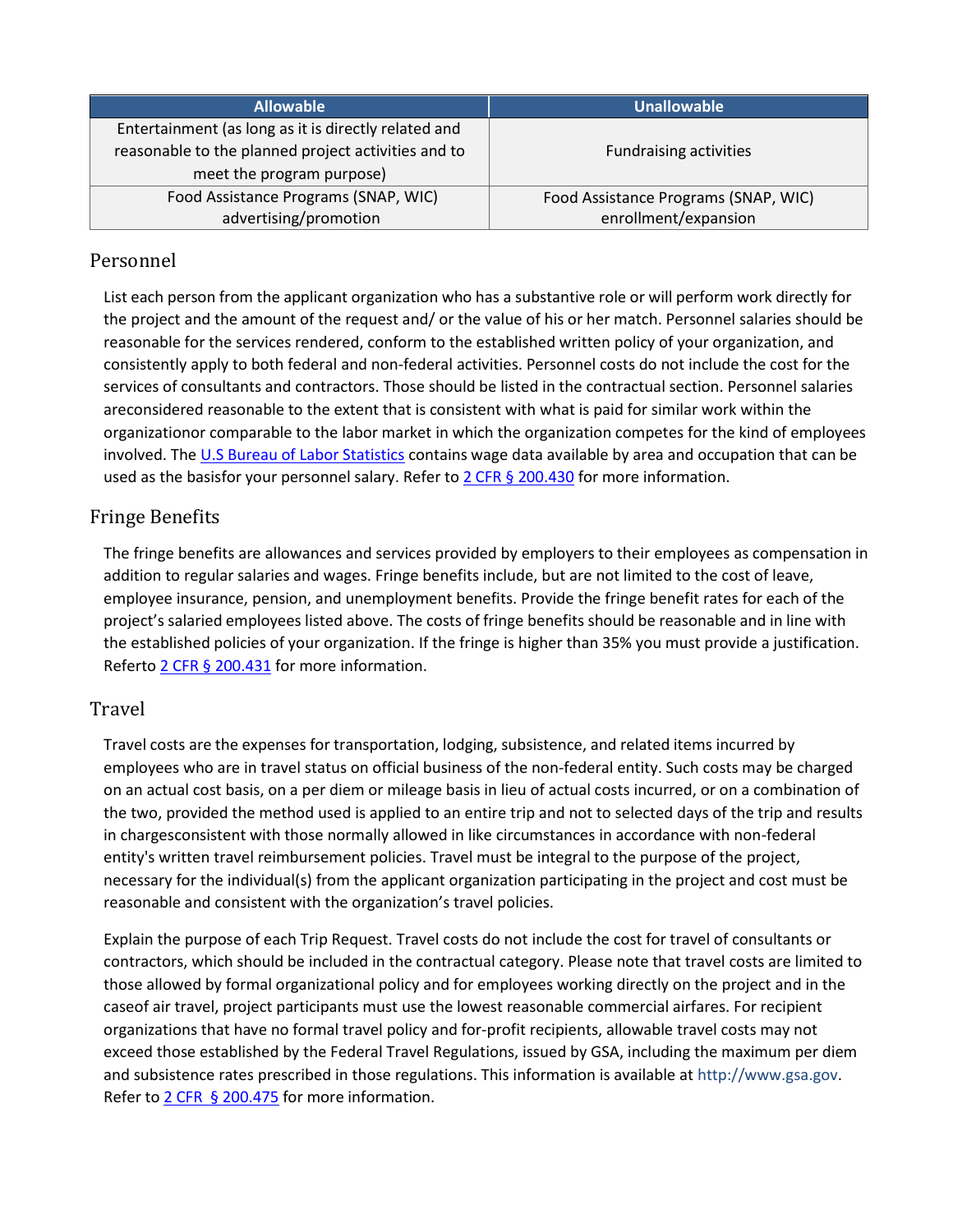## Equipment

Describe and justify any general or special purpose equipment to be rented or purchased under the grant. ''Special purpose equipment'' is tangible, nonexpendable, personal property having a useful life of more than one year and an acquisition cost that equals or exceeds \$5,000 per unit and is used only for research, medical, scientific, or other technical activities. Purchase of general-purpose equipment is not allowable under this grant, but you may rent. The rental of "general purpose equipment'' must also be described in this section as longas grant funds will be used to rent an equipment. Equipment must be used for project-related functions. If funded, applicants must maintain records and perform a physical inventory every two years of the equipment acquired with grant funds. The equipment also includes accessories necessary to make the equipment operational. Items with a unit cost of less than \$5,000 should be categorized as supplies, pursuant to 2 CFR Part 200. Refer to 2 CFR § [200.313](https://ecfr.gov/cgi-bin/text-idx?SID=2d44ad012e22057ef27f9d39716eb4d9&mc=true&node=se2.1.200_1313&rgn=div8) for more information.

### Supplies

Supplies mean all tangible personal property other than those listed under the equipment section. List the materials, supplies, and fabricated parts costing less than \$5,000 per unit and describe concisely how they will support the purpose and goal of the proposal. Refer to  $2$  CFR § [200.314](https://ecfr.gov/cgi-bin/text-idx?SID=2d44ad012e22057ef27f9d39716eb4d9&mc=true&node=se2.1.200_1314&rgn=div8) for more information.

## Contractual

Contractual and subaward services are to be carried out by an individual or organization, other than the applicant, in the form of a procurement relationship. This includes contractual, consultant, and subaward agreements that are an integral part of the completion of the project. Contractual/consultant costs are expenses associated with purchasing goods and/or procuring services. The applicant should provide a preference for acquisition of goods, products, and services produced in the United States, pe[r 2 CFR §](https://ecfr.gov/cgi-bin/text-idx?SID=a35105cb613efdcdb6da3dedaa9ef567&mc=true&node=se2.1.200_1322&rgn=div8)  [200.322. A](https://ecfr.gov/cgi-bin/text-idx?SID=a35105cb613efdcdb6da3dedaa9ef567&mc=true&node=se2.1.200_1322&rgn=div8) subaward is an award provided by the non –federal entity to a subrecipient for the subrecipient to carry out part of a federal award received by the non-federal entity. If there is more than one contractor or consultant or subaward, each must be described separately. Applicant must provide a concise description of the scope of work or services to be provided. The organization must award contracts or subawards only to responsible contractors or individuals that can perform successfully under the terms and conditions of the proposed agreement. The applicant and NOT AMS is responsible for the settlement of all contractual or subaward issues such as disputed, protests, and claims unless it is primarily a federal concern. AMS reserves the right to request organization procurements policies and final executed contracts at any time. Refer to [2](https://www.ecfr.gov/cgi-bin/retrieveECFR?gp&%3BSID=79a513fe1d22c4dc205024bfe0da799a&%3Bn=pt2.1.200&%3Br=PART&%3Bty=HTML&%3Bse2.1.200_1302&se2.1.200_1317) [CFR§](https://www.ecfr.gov/cgi-bin/retrieveECFR?gp&%3BSID=79a513fe1d22c4dc205024bfe0da799a&%3Bn=pt2.1.200&%3Br=PART&%3Bty=HTML&%3Bse2.1.200_1302&se2.1.200_1317) [200.317](https://www.ecfr.gov/cgi-bin/retrieveECFR?gp&%3BSID=79a513fe1d22c4dc205024bfe0da799a&%3Bn=pt2.1.200&%3Br=PART&%3Bty=HTML&%3Bse2.1.200_1302&se2.1.200_1317) through 2 CFR § [200.327](https://www.ecfr.gov/cgi-bin/retrieveECFR?gp&%3BSID=79a513fe1d22c4dc205024bfe0da799a&%3Bn=pt2.1.200&%3Br=PART&%3Bty=HTML&%3Bse2.1.200_1302&se2.1.200_1327) for more information.

### Other

Include any expenses not covered in any of the previous budget categories. Be sure to break down costs into cost/unit. Expenses in this section include but are not limited to, meetings and conferences, communications, rental expenses, advertisements, publication costs, participant support costs, and data collection. Applicant must describe how the items listed fit the project activities.

### Indirect

Indirect costs (also known as "facilities and administrative costs"—defined at [2 CFR §200.1\)](https://ecfr.gov/cgi-bin/text-idx?SID=2d44ad012e22057ef27f9d39716eb4d9&mc=true&node=se2.1.200_11&rgn=div8) represent the expenses of doing business that is not readily identified with a particular grant, contract, or project function or activity, but is necessary for the general operation of the organization and the conduct of activities it performs.For the indirect cost formula and additional information, refer to Section 4.6.1 of the RFA. If no indirect cost is requested leave blank. The full amount or a portion of the indirect cost can be used as match or cost sharing. Please see section 4.6.2 of the RFA. Refer to 2 CFR § [200.414](https://ecfr.gov/cgi-bin/text-idx?SID=2d44ad012e22057ef27f9d39716eb4d9&mc=true&node=se2.1.200_1414&rgn=div8) for more information.